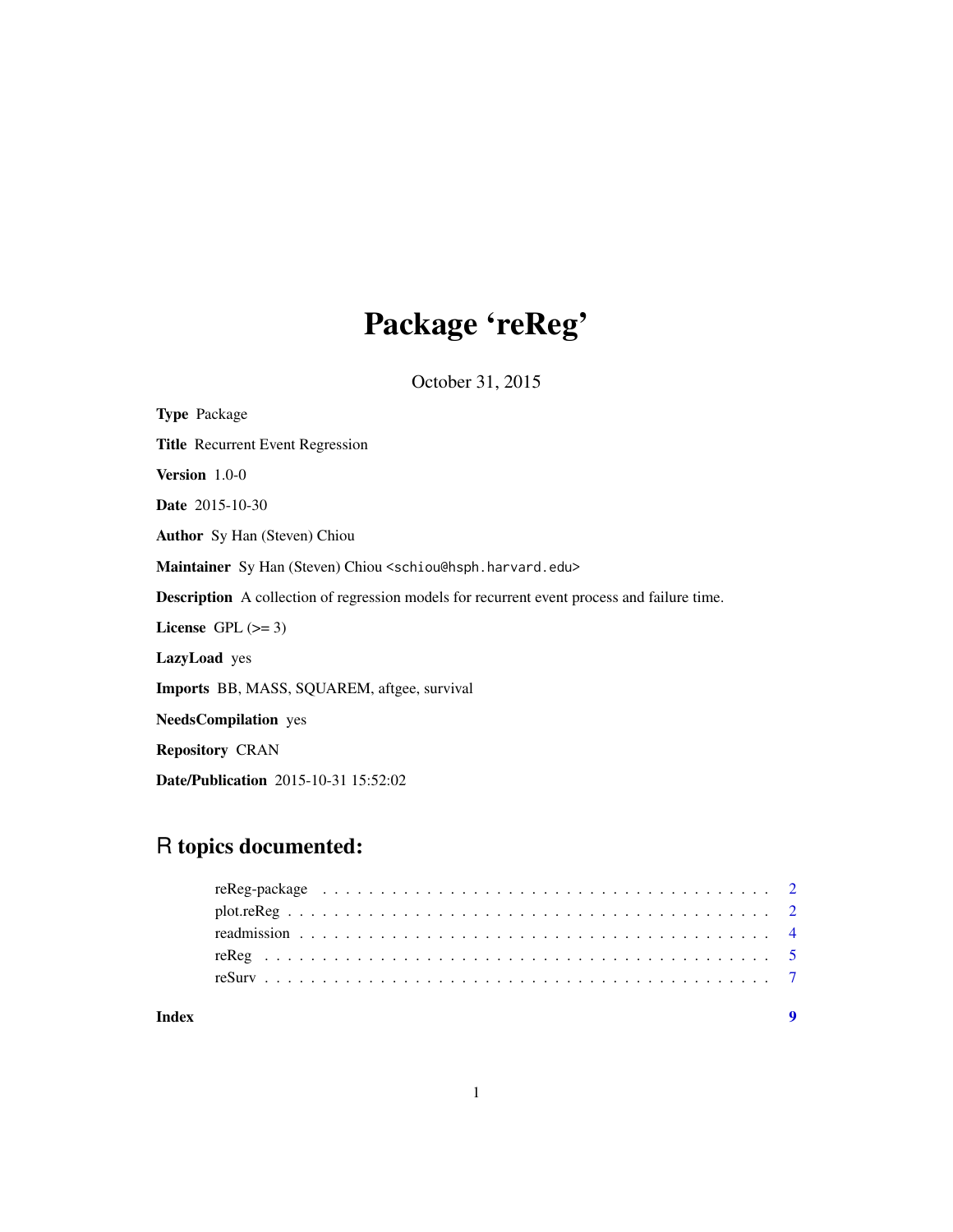<span id="page-1-0"></span>

#### Description

Recurrent event data arise frequently in various fields such as biomedical sciences, public health, engineering, and social sciences. In many instances, the observation of the recurrent event process can be stopped by the occurrence of a correlated failure event, such as death or treatment failure. As such, we implement a collection of regression models for recurrent event process and failure time.

#### Details

Package: reReg Type: Package Version: 1.0-0 Date: 2015-10-30 License: GPL(>=3) LazyLoad: yes

#### Author(s)

Sy Han Chiou <schiou@hsph.harvard.edu>

#### References

Wang, M.C., Qin, J., and Chiang, C.T. (2001). Analyzing Recurrent Event Data with Informative Censoring. *Journal of the American Statistical Association* 96455: 1057–1065.

Ghosh, D. and D.Y. Lin (2003). Semiparametric Analysis of Recurrent Events Data in the Presence of Dependent Censoring. *Biometrics*, 59: 877 – 885.

Huang, C.Y. and Wang, M.C. (2004). Joint Modeling and Estimation for Recurrent Event Processes and Failure Time Data. *Journal of the American Statistical Association* 99(468), 1153–1165.

<span id="page-1-1"></span>plot.reReg *Plot a reReg Object.*

#### Description

Displays graph of the estimated baseline cumulative rate function and harzard function.

#### Usage

```
## S3 method for class 'reReg'
plot(x, se = FALSE, B = 200, breaks = 1000, ...)
```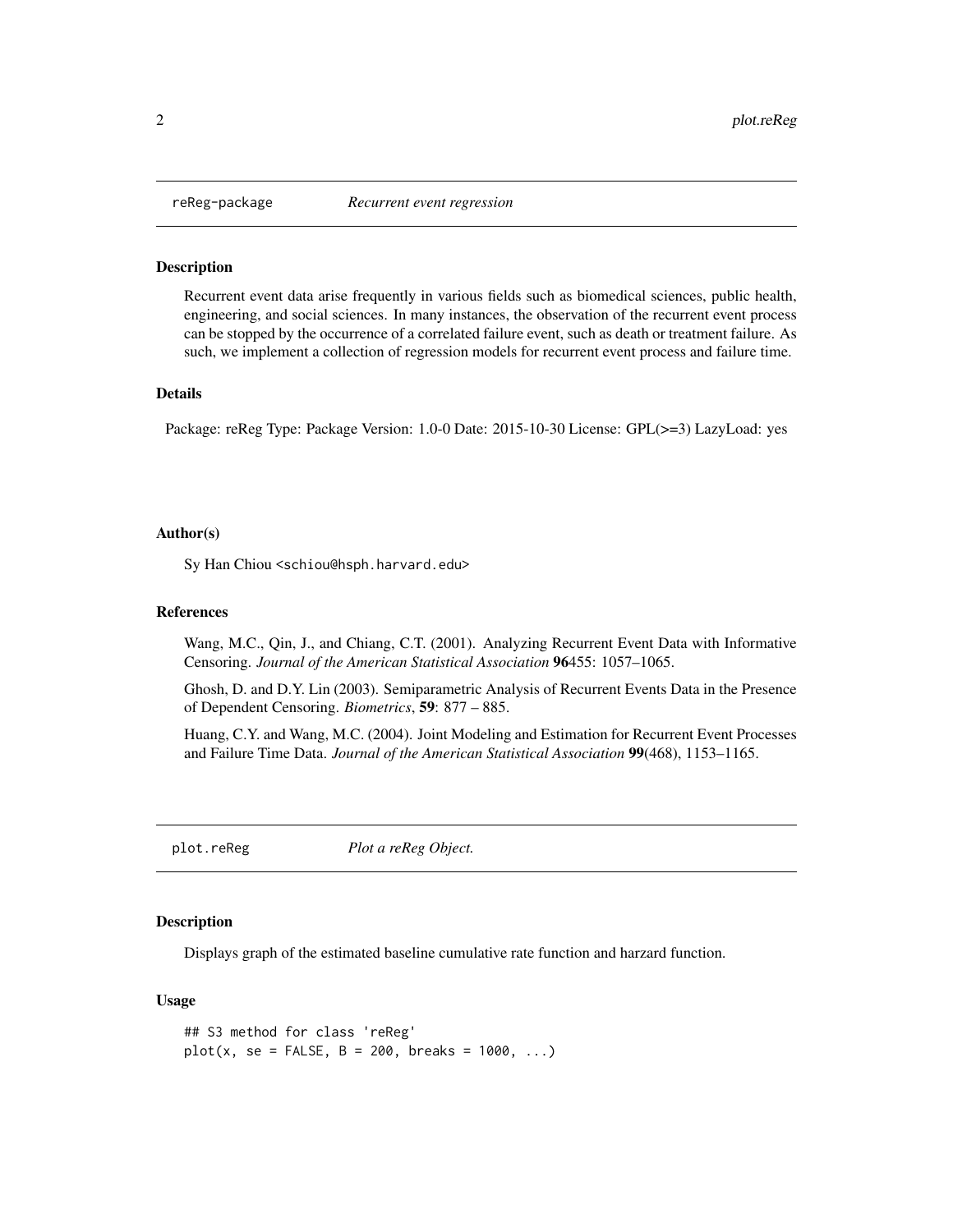#### <span id="page-2-0"></span>plot.reReg 3

#### Arguments

| $\mathsf{x}$ | an object of class reReg, usually returned by the reReg function.                                                                                                                                                                         |
|--------------|-------------------------------------------------------------------------------------------------------------------------------------------------------------------------------------------------------------------------------------------|
| se           | a logical value, if TRUE and x is estimated with joint scale-change model, stan-<br>dard error will be estimated via a efficient resampling-based procedure. Empir-<br>ical pointwise 95% confidence intervals will be displayed as well. |
| -B           | a numeric value specifies the resampling number for variance estimation when<br>$se == TRUE.$                                                                                                                                             |
| breaks       | a numeric value specifies the number of breakpoints.                                                                                                                                                                                      |
|              | for future methods                                                                                                                                                                                                                        |

#### Value

a list containing the coordinates of the breakpoints on each of the curves as well as the empirical pointwise confidence bounds. The output contains the following components:

| $\mathsf{x}$   | a vector giving the breakpoints used in graph.                                                        |
|----------------|-------------------------------------------------------------------------------------------------------|
| 1 <sub>y</sub> | a vector giving the estimated baseline cumulative rate function evaluated at x                        |
| 1yU            | a vector giving the empirical upper bound for baseline cumulative rate function<br>evaluated at x     |
| 1yL            | a vector giving the empirical lower bound for baseline cumulative rate function<br>evaluated at x     |
| hy             | a vector giving the estimated baseline cumulative hazard function evaluated at x                      |
| hyU            | a vector giving the empirical upper bound for baseline cumulative hazard func-<br>tion evaluated at x |
| hyL            | a vector giving the empirical lower bound for baseline cumulative hazard func-<br>tion evaluated at x |

#### References

Wang, M.C., Qin, J., and Chiang, C.T. (2001). Analyzing Recurrent Event Data with Informative Censoring. *Journal of the American Statistical Association* 96455: 1057–1065.

Huang, C.Y. and Wang, M.C. (2004). Joint Modeling and Estimation for Recurrent Event Processes and Failure Time Data. *Journal of the American Statistical Association* 99(468): 1153–1165.

#### See Also

[reReg](#page-4-1)

#### Examples

```
## readmission data
data(readmission)
fit <- reReg(reSurv(t.start, id, death, t.stop) ~ sex + dukes + chemo, data = readmission, B = 0)
plot(fit)
```
## simulation data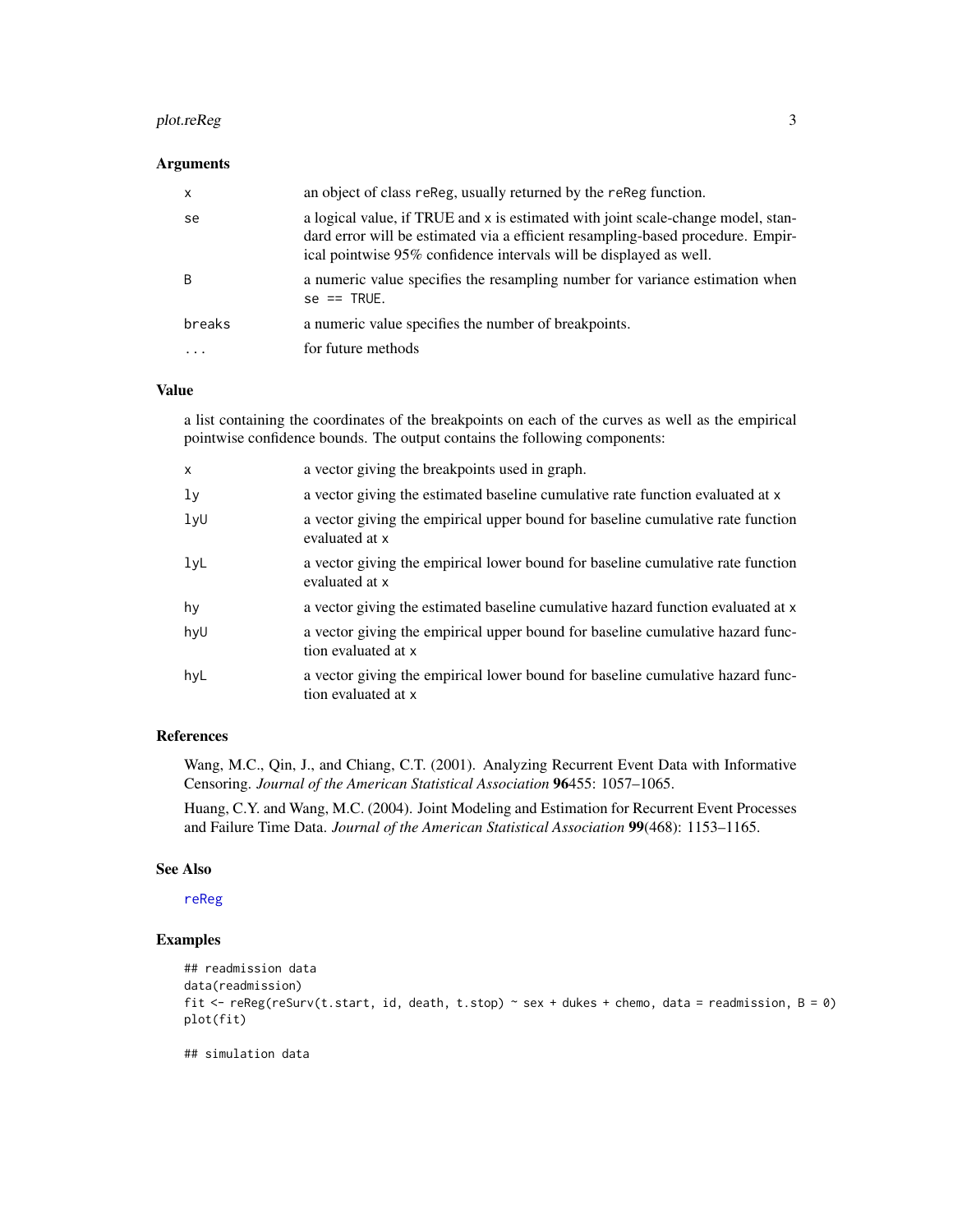```
simDat <- function(n, a, b, tau) {
  z <- rgamma(n, 2, 0.2)
  X1 <- rbinom(n, 1, 0.5)
  X2 \le- runif(n, 0,1)
  lambda <- z * (1/10) * exp(cbind(X1, X2) %*% a)
  mt <- rpois(n, tau * lambda)
  eventT <- lapply(sapply(mt, function(x) runif(x) * tau), sort)
  D \leq - \exp(- \text{cbind}(X1, X2) %*% b) * sqrt(800 * (-log(runif(n)) / z))
  C \leq (x_1 - x_2) + \text{resp}(n, 0.1) + (x_1 - x_2) + \text{resp}(n, 1) + \text{resp}(n, 2) + \text{resp}(n, 3) + \text{resp}(n, 1) + \text{resp}(n, 1) + \text{resp}(n, 1) + \text{resp}(n, 1) + \text{resp}(n, 1) + \text{resp}(n, 1) + \text{resp}(n, 1) + \text{resp}(n, 1) + \text{resp}(n, 1) + \text{resp}(n, 1) + \text{resp}(n, 1) + \text{resp}(n, 1) + \text{resp}(n, 1) + \text{resp}(n,Y \leq -pmin(C, tau, D)Delta \leftarrow 1 * (D \leftarrow Y)
  for (i in 1:n) {
     eventT[[i]] <- c(eventT[[i]][eventT[[i]] < Y[i]], Y[i])
  \lambdaout <- data.frame(id = rep(1:n, unlist(lapply(eventT, length))),
                           T = unlist(eventT),
                           X1 = rep(X1, unlist(lapply(eventT, length))),
                           X2 = rep(X2, unlist(lapply(eventT, length))),
                           Delta = rep(Delta, unlist(lapply(eventT, length))))
  out
}
set.seed(123)
mydat <- simDat(30, a = c(-1, 1), b = c(-1, 1), tau = 10)
(fit.sim <- reReg(reSurv(T, id, Delta) ~ X1 + X2, data = mydat, B = 0))
plot(fit.sim, se = TRUE, B = 10)
```

| Rehospitalization colorectal cancer<br>readmission |
|----------------------------------------------------|
|----------------------------------------------------|

#### Description

This contains rehospitalization times after surgery in patients diagnosed with colorectal cancer

#### Usage

data(readmission)

#### Format

This data frame contains the following columns:

id identificator of each subject (repeated for each recurrence)

enum observation number within patient

t.start start of interval (0 or previous recurrence time)

t.stop recurrence or censoring time

time interocurrence or censoring time

event rehospitalization status. All event are 1 for each subject excepting last one that it is 0

chemo Treatment (chemotherapy) indicator

<span id="page-3-0"></span>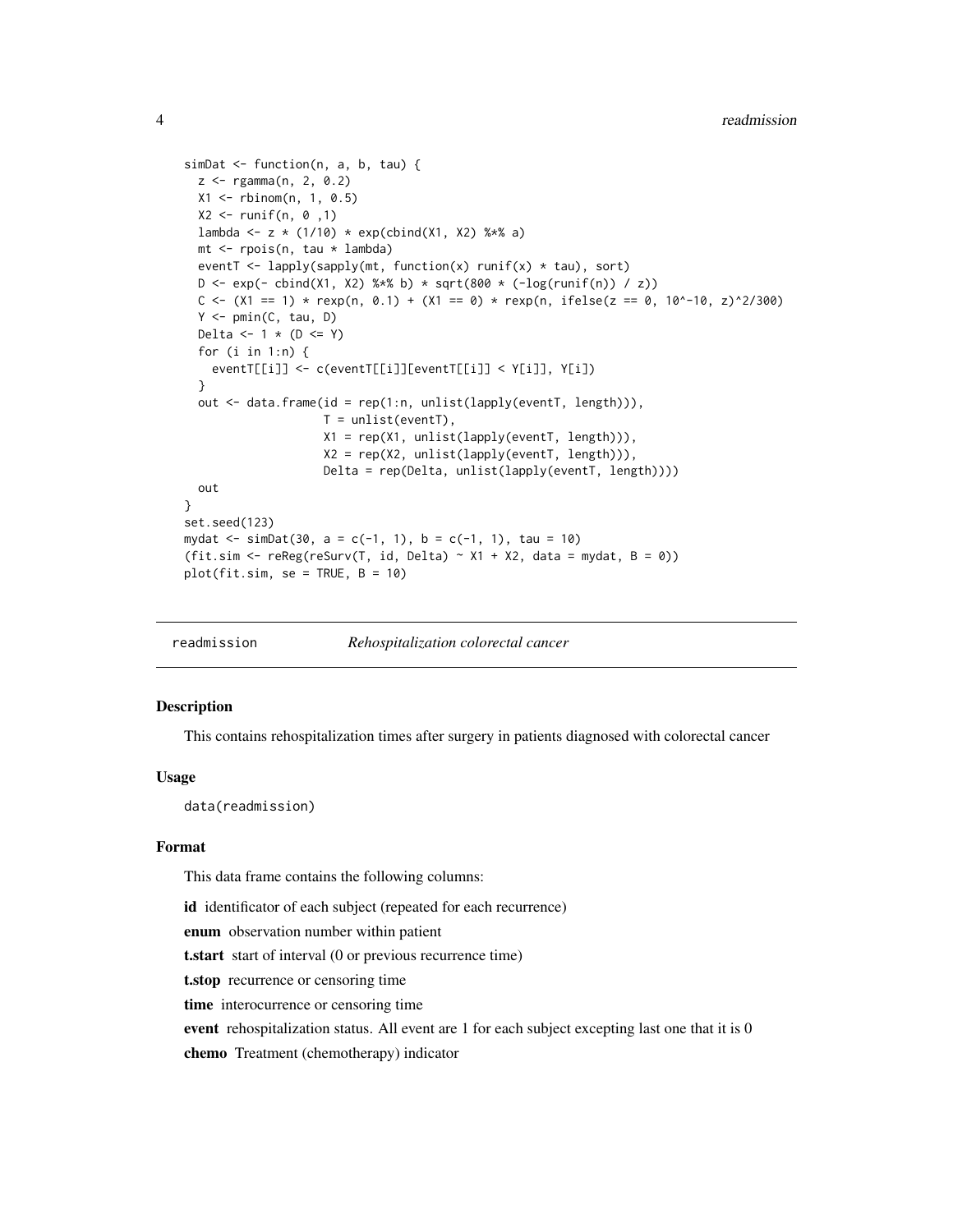#### <span id="page-4-0"></span> $r = r$  re $Reg$  5

sex Gender

dukes Tumour stage under Dukes's classification: A-B, C, or D.

charlson Comorbidity Charlson's index, modelled as a time dependent covariate and classified into three groups: Index 0, Index 1-2, and Index  $>= 3$ 

death death indicator: Dead = 1; alive =  $0$ 

#### Source

Gonzalez, JR., Fernandez, E., Moreno, V., Ribes, J., Peris, M., Navarro, M., Cambray, M. and Borras, JM (2005). Sex differences in hospital readmission among colorectal cancer patients. *Journal of Epidemiology and Community Health*, 59, 6, 506-511.

<span id="page-4-1"></span>

| reReg | Fits semiparametric regression models for recurrent events and failure |
|-------|------------------------------------------------------------------------|
|       | time                                                                   |

#### Description

Fits a joint model for the recurrent event process and the failure time that allows the censoring time to be informative about the recurrent event process.

Estimating procedures include a joint scale-change model, Huang-Wang's method (Huang and Wang, 2004), and Ghosh-Lin's method (Ghosh and Lin, 2003). The variance is estiamted with an efficient bootstrap approach.

#### Usage

```
reReg(formula, data, subset, method = "jsc", B = 200, contrasts = NULL)
```
#### Arguments

| formula   | a formula object, with the response on the left of a $\sim$ operator, and the terms<br>on the right. The response must be a recurrent event survival object as returned<br>by function reSurv.                                                                    |
|-----------|-------------------------------------------------------------------------------------------------------------------------------------------------------------------------------------------------------------------------------------------------------------------|
| data      | an optional data frame in which to interpret the variables occurring in the 'for-<br>mula'.                                                                                                                                                                       |
| subset    | an optional vector specifying a subset of observations to be used in the fitting<br>process.                                                                                                                                                                      |
| method    | a character string specifying the underlying model and methods to estimate the<br>regression parameter. The following are permitted: 'jsc': joint scale-change<br>model. 'HW': Huang-Wang's method. 'GL': Ghosh-Lin method. Among these,<br>'isc' is recommended. |
| B         | a numeric value specifies the resampling number for variance estimation. When<br>$B = 0$ , only the point estimates will be displayed.                                                                                                                            |
| contrasts | an optional list.                                                                                                                                                                                                                                                 |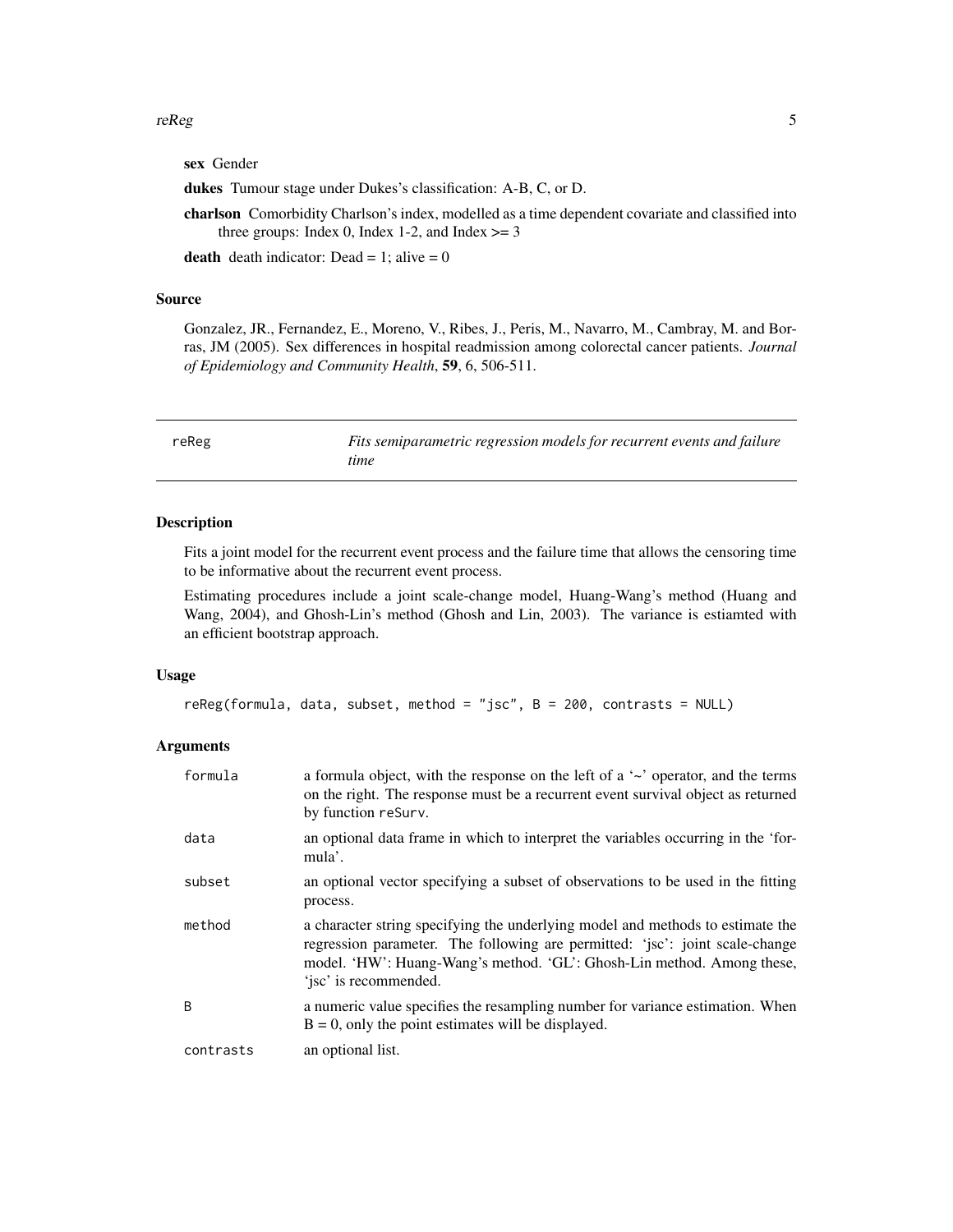#### <span id="page-5-0"></span>Value

An object of S3 class "reReg" representing the fit, with the following components:

| alpha  | a vector of point estimates associated with rate function, alpha                                                     |
|--------|----------------------------------------------------------------------------------------------------------------------|
| beta   | a vector of point estimates associated with hazard function, beta                                                    |
| va     | estimated covariance matrix for alpha                                                                                |
| vb     | estimated covariance matrix for beta                                                                                 |
| lambda | a vector giving the estimated baseline cumulative rate function evaluated at the<br>observation time of recurrence   |
| haz    | a vector giving the estimated baseline cumulative hazard function evaluated at<br>the observation time of recurrence |
| zHat   | a vector giving the estimated frailty random variable at the observation time of<br>recurrence                       |

#### References

Ghosh, D. and D.Y. Lin (2003). Semiparametric Analysis of Recurrent Events Data in the Presence of Dependent Censoring. *Biometrics*, 59: 877 – 885.

Huang, C.Y. and Wang, M.C. (2004). Joint Modeling and Estimation for Recurrent Event Processes and Failure Time Data. *Journal of the American Statistical Association* 99(468): 1153–1165.

#### See Also

[reSurv](#page-6-1), [plot.reReg](#page-1-1)

#### Examples

```
## readmission data
data(readmission)
(fit \leq reReg(reSurv(t.start, id, death, t.stop) \sim sex + dukes + chemo,
   data = readmission, B = 0)summary(fit)
(fit.HW <- reReg(reSurv(t.start, id, death, t.stop) ~ sex + dukes + chemo,
   data = readmission, method = "HW", B = 0))
summary(fit.HW)
## simulation data
simDat <- function(n, a, b, tau) {
   z \leq - rgamma(n, 2, 0.2)
   X1 <- rbinom(n, 1, 0.5)
   X2 \le runif(n, 0, 1)
   lambda <- z * (1/10) * exp(cbind(X1, X2) %*% a)
   mt < - rpois(n, tau * lambda)
   eventT <- lapply(sapply(mt, function(x) runif(x) * tau), sort)
   D \leq - \exp(- \text{cbind}(X1, X2) \times \text{sc} \cdot \text{b}) \times \sqrt{(\text{sec}(XX) \cdot \text{c} \cdot \text{c} \cdot \text{c} \cdot \text{c} \cdot \text{c} \cdot \text{c} \cdot \text{c} \cdot \text{d} \cdot \text{c} \cdot \text{c} \cdot \text{d} \cdot \text{c} \cdot \text{d} \cdot \text{d} \cdot \text{c} \cdot \text{d} \cdot \text{c} \cdot \text{d} \cdot \text{d} \cdot \text{e} \cdot \text{c} \cdot \text{d} \cdot \text{c} \cdot \text{d} \cdot \text{C \leq (x_1 - x_2) + \text{resp}(n, 0.1) + (x_1 - x_2) + \text{resp}(n, 1) + \text{resp}(n, 2) + \text{resp}(n, 3) + \text{resp}(n, 1) + \text{resp}(n, 1) + \text{resp}(n, 1) + \text{resp}(n, 1) + \text{resp}(n, 1) + \text{resp}(n, 1) + \text{resp}(n, 1) + \text{resp}(n, 1) + \text{resp}(n, 1) + \text{resp}(n, 1) + \text{resp}(n, 1) + \text{resp}(n, 1) + \text{resp}(n, 1) + \text{resp}(n,Y <- pmin(C, tau, D)
   Delta \leftarrow 1 * (D \leftarrow Y)
   for (i in 1:n) {
```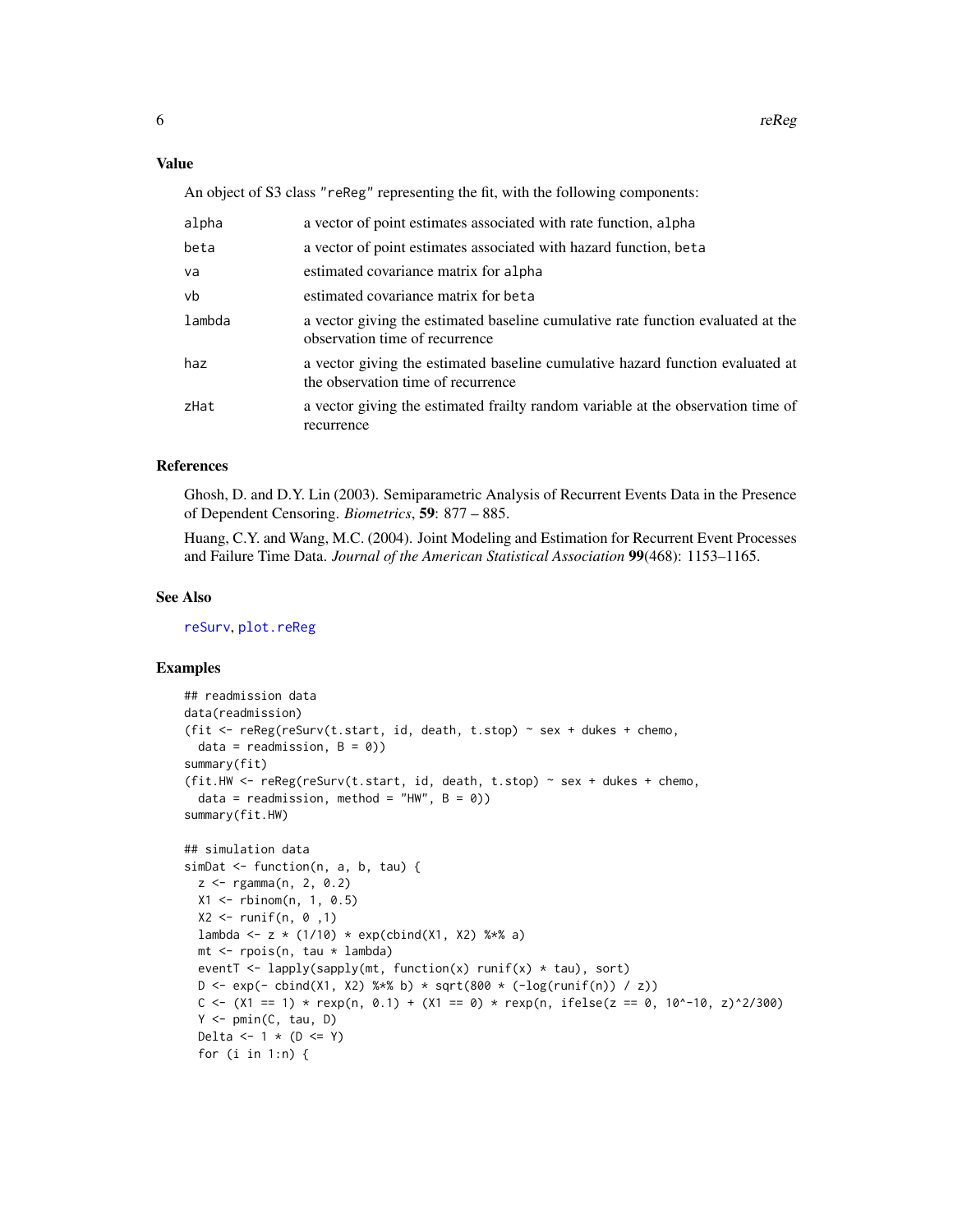#### <span id="page-6-0"></span>reSurv 7

```
eventT[[i]] <- c(eventT[[i]][eventT[[i]] < Y[i]], Y[i])
  }
  out <- data.frame(id = rep(1:n, unlist(lapply(eventT, length))),
                    T = \text{unlist}(\text{eventT}),X1 = rep(X1, unlist(lapply(eventT, length))),
                    X2 = rep(X2, unlist(lapply(eventT, length))),
                    Delta = rep(Delta, unlist(lapply(eventT, length)))
                    )
  out
}
set.seed(123)
mydat <- simDat(50, a = c(-1, 1), b = c(-1, 1), tau = 10)
(fit.sim <- reReg(reSurv(T, id, Delta) ~ X1 + X2, data = mydat, B = 0))
summary(fit.sim)
```
<span id="page-6-1"></span>reSurv *Create a Survival Object for Recurrent Event Data*

#### Description

Create a recurrent event survival object, used as a response variable in reReg model formula.

#### Usage

reSurv(time1, id, event, time2 = NULL) is.reSurv(x)

#### Arguments

| id    | Observation subject's ID.                                                                                                                                                                                                                                                                                                                                                                     |
|-------|-----------------------------------------------------------------------------------------------------------------------------------------------------------------------------------------------------------------------------------------------------------------------------------------------------------------------------------------------------------------------------------------------|
| time1 | When 'time2' is provided, this vector is treated as the starting time for the gap<br>time between two successive recurrent events. In the absence of 'time2', this<br>is the observation time of recurrence on calendar time scale, in which, the time<br>corresponds to the time since entry/inclusion in the study. Furthermore, the last<br>observation time is censored for each subject. |
| time2 | An optional vector for ending time for the gap time between two successive<br>recurrent events.                                                                                                                                                                                                                                                                                               |
| event | A binary vector used as the status indicator for the terminal event.                                                                                                                                                                                                                                                                                                                          |
| x     | An reSurv object.                                                                                                                                                                                                                                                                                                                                                                             |
|       |                                                                                                                                                                                                                                                                                                                                                                                               |

#### See Also

[reReg](#page-4-1)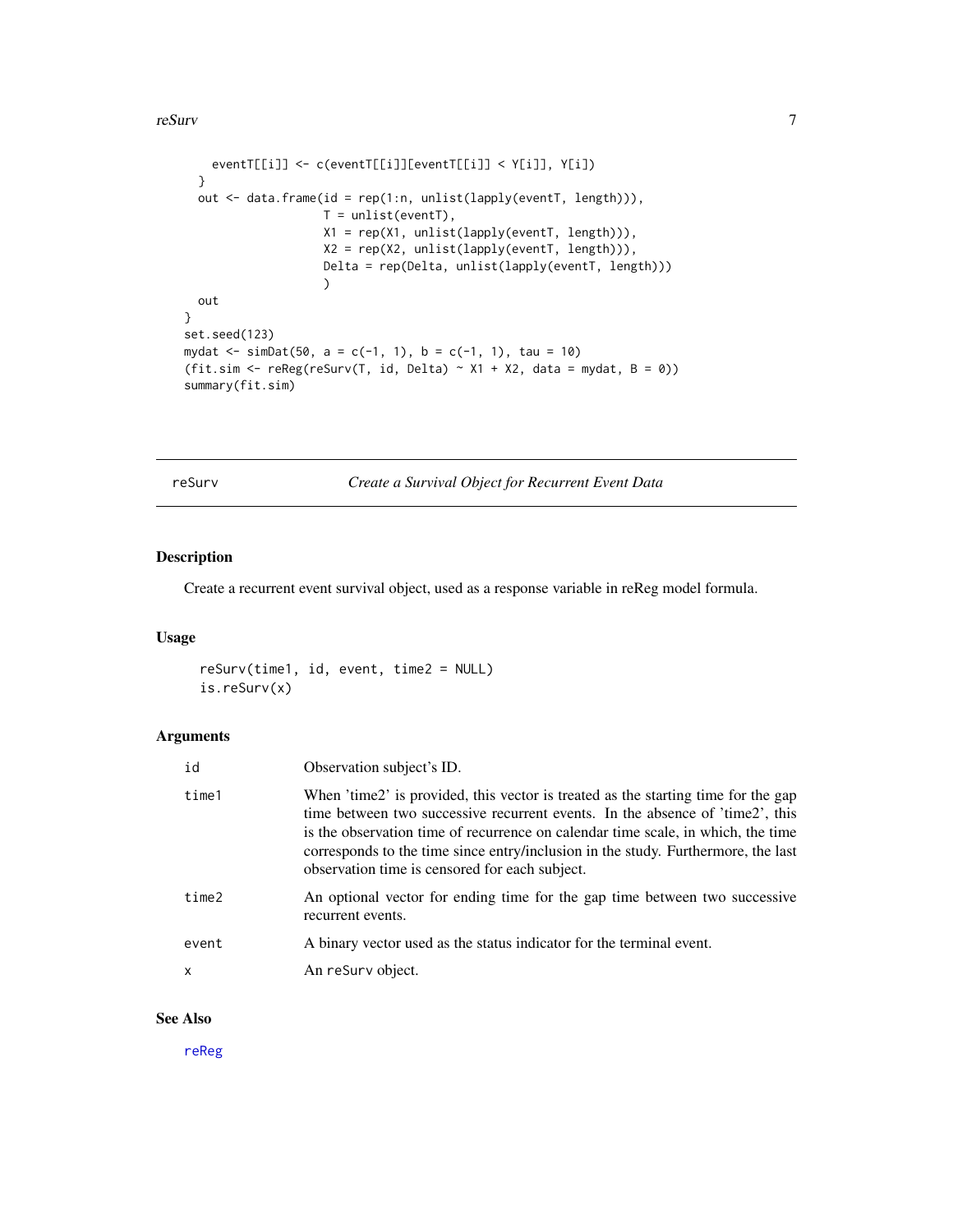8 and 2012 and 2012 and 2012 and 2012 and 2012 and 2012 and 2012 and 2012 and 2012 and 2012 and 2012 and 2012 and 2012 and 2012 and 2012 and 2012 and 2012 and 2012 and 2012 and 2012 and 2012 and 2012 and 2012 and 2012 and

### Examples

```
data(readmission)
head(readmission)
(with(readmission[1:10,], reSurv(t.start, id, death, t.stop)))
(with(readmission[1:10,], reSurv(t.stop, id, death)))
```